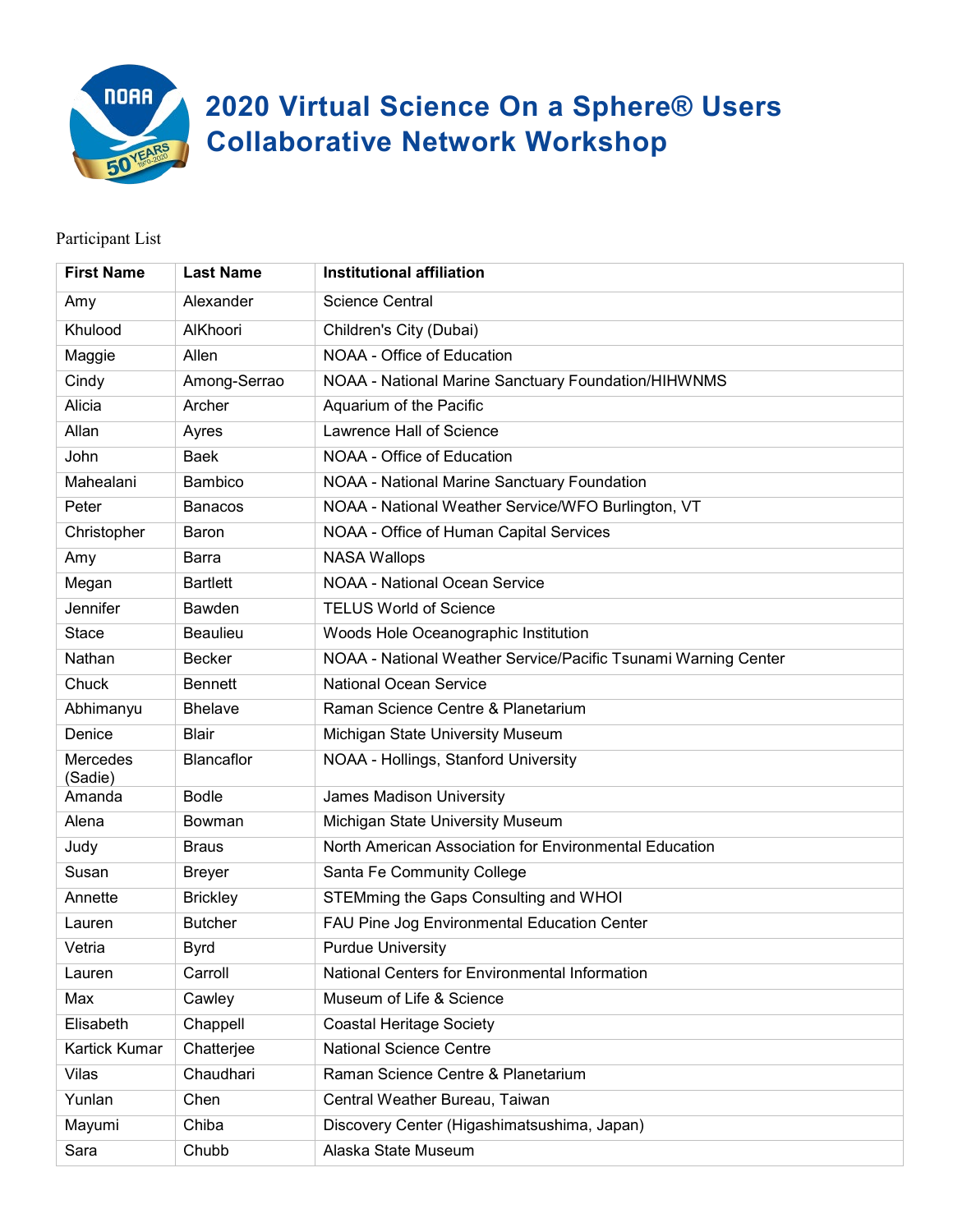| Andy           | Collins                | NOAA Papahānaumokuākea Marine National Monument                                                                            |
|----------------|------------------------|----------------------------------------------------------------------------------------------------------------------------|
| John           | Compo                  | <b>NOAA - National Weather Service</b>                                                                                     |
| Cathy          | Connor                 | Alaska State Museum                                                                                                        |
| Daphne         | Cook                   | <b>Metropolitan Community College</b>                                                                                      |
| Dawn           | Cooper                 | <b>Plantation Key School</b>                                                                                               |
| <b>Nick</b>    | Corcoran               | The Wild Center                                                                                                            |
| Gabrielle      | Corradino              | NOAA - Office of Education                                                                                                 |
| Veronica       | Cortez                 | International Museum of Art & Science                                                                                      |
| <b>Steve</b>   | Crawford               | Kalamazoo Valley Museum                                                                                                    |
| Sara           | Crowell                | I.M. Systems Group                                                                                                         |
| Meaghan        | Cuddy                  | Smithsonian National Museum of Natural History                                                                             |
| Rafael         | de Ameller             | NOAA - National Environmental Satellite, Data, and Information Service                                                     |
| Paolo          | Degiovanni             | MuSe - Science Museum, Trento, Italy                                                                                       |
| Tom            | Di Liberto             | NOAA - Climate Program Office                                                                                              |
| Robert         | Dixon                  | Dauphin Island Sea Lab                                                                                                     |
| Kayla          | do Couto               | NOAA - Office of Education                                                                                                 |
| Ryan           | Dorcey                 | Lewis Center for Educational Research                                                                                      |
| Mike           | Drennan                | The Tech Interactive                                                                                                       |
| Amanda         | Dwyer                  | NOAA - Marine Debris Program                                                                                               |
| Jimena         | Echegollen             | Museo del Acero Horno 3                                                                                                    |
| Matt           | <b>Ellis</b>           | <b>NOAA - Fisheries</b>                                                                                                    |
| Mackenzie      | English                | Boonshoft Museum of Discovery                                                                                              |
| John           | Erickson               | The Lawrence Hall of Science                                                                                               |
| Kim            | Evans                  | Denver Museum of Nature & Science                                                                                          |
| Sarah          | Falkowski              | Rookery Bay National Estuarine Research Reserve                                                                            |
| Joseph         | Fiore                  | NOAA - National Environmental Satellite, Data, and Information Service, Satellite<br><b>Products and Services Division</b> |
| Martin         | Fisher                 | <b>Science Central</b>                                                                                                     |
| Paul           | Fisher                 | Museum of Arts and Sciences                                                                                                |
| Larry          | Flournoy               | EarthX                                                                                                                     |
| Sarah          | Fontana                | South Louisiana Wetlands Discovery Center                                                                                  |
| <b>Trinity</b> | Foreman                | ICMS Government Contractor at NOAA -<br>National Centers for Environmental Information                                     |
| Killian        | Fortman                | <b>BWC Visual Technology</b>                                                                                               |
| Aaron          | Foster                 | Imiloa Astronomy Center of Hawaii                                                                                          |
| Celeste        | <b>Frazier Barthel</b> | <b>Oregon State University</b>                                                                                             |
| Mike           | Garcia                 | Modesto Junior College                                                                                                     |
| Leon           | Geschwind              | NOAA Inouye Regional Center                                                                                                |
| Subha Sankar   | Ghosh                  | National Council of Science Museums (India)                                                                                |
| Ann            | Gifford                | Alaska State Museum                                                                                                        |
| <b>Vivek</b>   | Goel                   | NOAA - National Environmental Satellite, Data, and Information Service                                                     |
| Teresa         | Goforth                | Michigan State University Museum                                                                                           |
| Victor         | Grycenkov              | <b>NOAA - National Weather Service</b>                                                                                     |
| Shilpi         | Gupta                  | CIRES/NOAA Boulder                                                                                                         |
| Eric           | Hackathorn             | CIRES/NOAA Boulder                                                                                                         |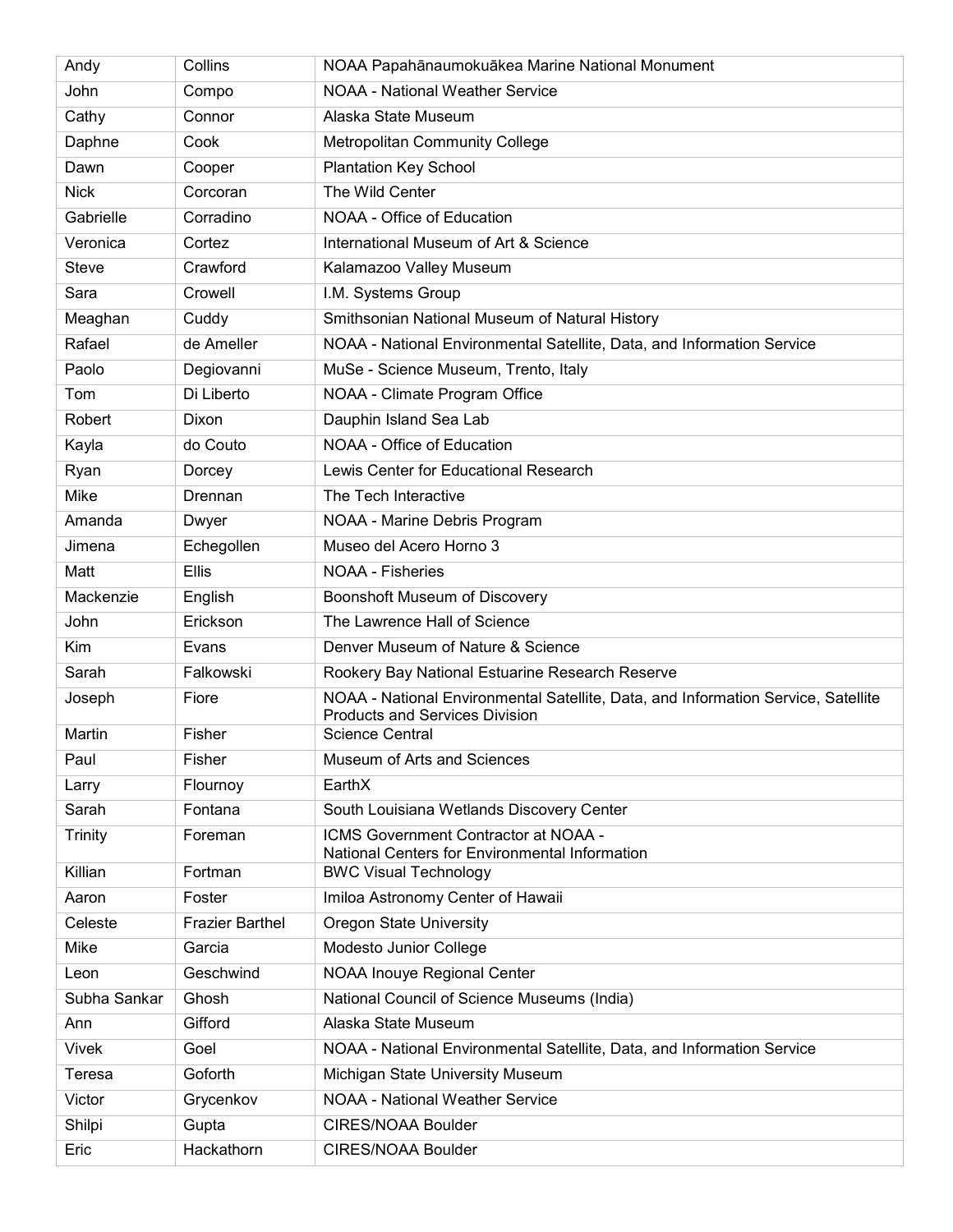| Isabel         | Halatuituia        | NOAA - National Marine Sanctuary of American Samoa                     |
|----------------|--------------------|------------------------------------------------------------------------|
| Dalton         | Hardisty           | Michigan State University                                              |
| Christie-Joy   | Hartman            | James Madison University                                               |
| Patricia (Pat) | Hartman            | Alaska State Museum                                                    |
| MaryLee        | Haughwout          | NOAA - Marine Debris Program                                           |
| Carrie         | Hawthorne          | <b>Buttonwood Park Zoo</b>                                             |
| Lori           | <b>Heath Thorn</b> | <b>Conservancy of Southwest Florida</b>                                |
| Volkmar        | Heimann            | Globoccess                                                             |
| Eddie          | Henderson          | Ocean Explorium & Buttonwood Park                                      |
| Maurice        | Henderson          | <b>NASA</b>                                                            |
| Samantha       | <b>Hicks</b>       | South Louisiana Wetlands Discovery Center                              |
| Dia            | Hitt               | North Carolina Aquarium on Roanoke Island                              |
| Krysta         | Hougen             | <b>NOAA - Fisheries</b>                                                |
| Michele        | Houston            | <b>Plantation Key School</b>                                           |
| Md Aftab       | Hussain            | Srikrishna Science Centre (Patna)                                      |
| <b>Briana</b>  | Ingermann          | <b>Fiske Planetarium</b>                                               |
| Mary           | Irvine             | Alaska State Museums                                                   |
| Marissa        | Jones              | NOAA - Office of Education                                             |
| Sadhana        | KA                 | Visvesvaraya Industrial & Technological Museum                         |
| Chelsea        | Kilgore            | Alaska State Museum                                                    |
| Lisa           | Kim                | NOAA - Office of Education                                             |
| Alex           | Kirst              | <b>CIRES/NOAA Boulder</b>                                              |
| Amie           | Knapp              | Virginia Commonwealth University                                       |
| Mars           | Knight             | <b>Science Central</b>                                                 |
| Louisa         | Koch               | NOAA - Office of Education                                             |
| <b>Rick</b>    | Kohrs              | University of Wisconsin                                                |
| Laura          | Kramer             | Science Museum of Virginia                                             |
| Lisa           | Lamb               | Lewis Center for Educational Research                                  |
| Bekkah         | Lampe              | NOAA - Office of Education                                             |
| Claire         | Lannoye-Hall       | <b>Detroit Zoological Society</b>                                      |
| Sara           | Leeds              | NOAA - National Environmental Satellite, Data, and Information Service |
| Alex           | Levine             | Conservancy of Southwest Florida                                       |
| Sandy          | Ling               | <b>Detroit Zoological Society</b>                                      |
| Diana          | Loomis             | <b>Great Valley Museum</b>                                             |
| Tim            | Loomis             | <b>NOAA Silver Spring</b>                                              |
| Colleen        | Lynch              | Santa Fe Community College                                             |
| Dinesh         | Malik              | National Science Centre (Delhi)                                        |
| Basudev        | Mandal             | Regional Science Centre (Guwahati, Assam, India)                       |
| Jesse          | Marciniak          | <b>BWC Visual Technology</b>                                           |
| John           | Marciniak          | <b>BWC Visual Technology</b>                                           |
| Claudia        | Martinez Gray      | International Museum of Art & Science                                  |
| Susan          | Mays               | Museum of Arts and Sciences                                            |
| Carrie         | McDougall          | NOAA - Office of Education                                             |
| lan            | <b>McGinnis</b>    | CIRES/NOAA Boulder                                                     |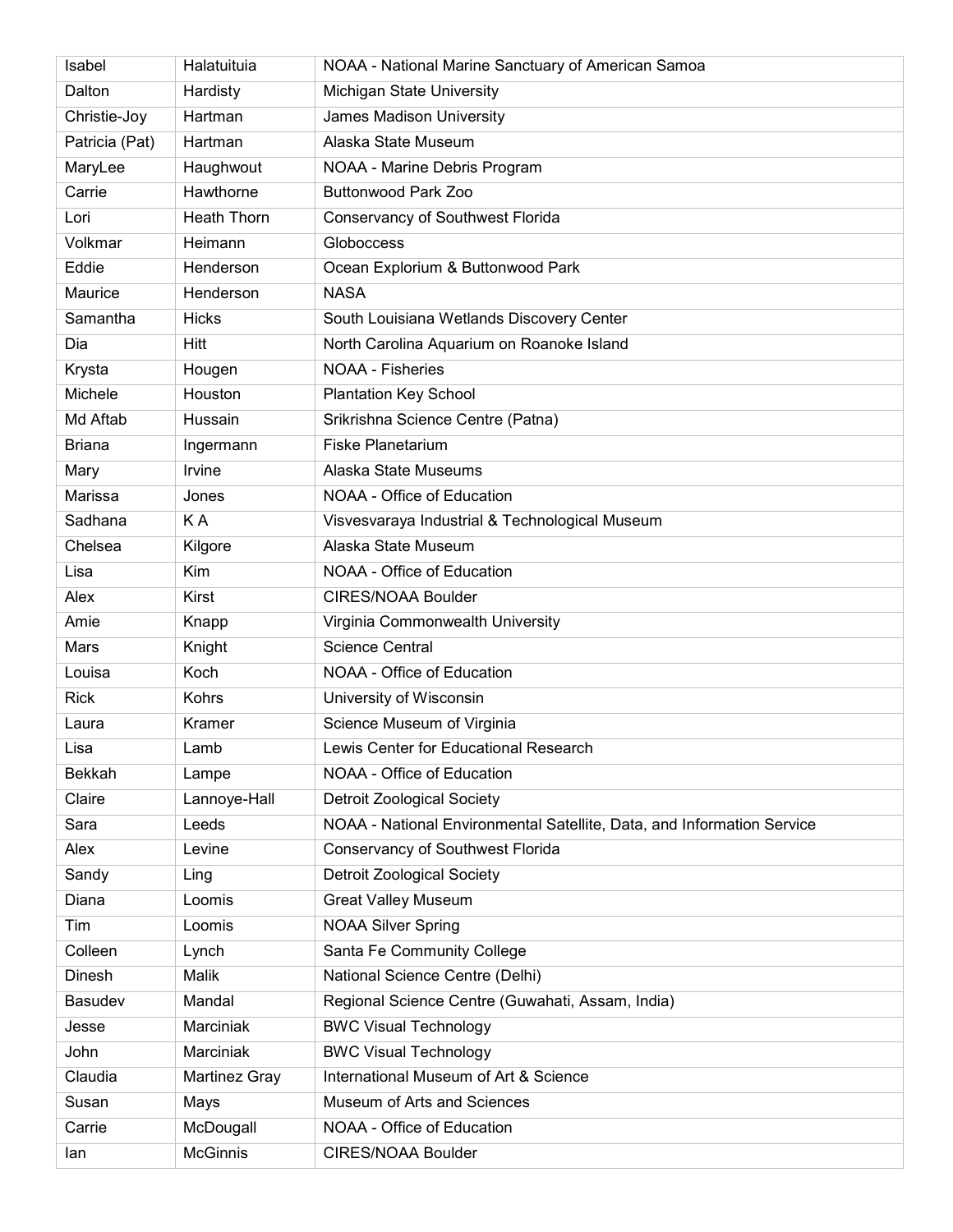| Dayna          | McLaughlin    | <b>NOAA - National Marine Sanctuary Foundation</b>                     |
|----------------|---------------|------------------------------------------------------------------------|
| Teresa         | McTigue       | NOAA - National Centers for Coastal Ocean Science                      |
| Supriya        | Mehta         | Science Museum of VA                                                   |
| Christos       | Michalopoulos | NOAA - Office of Education                                             |
| Scott          | Mitchell      | Orange Coast College Planetarium                                       |
| Claire         | Montgomery    | NOAA - Office of Oceanic and Atmospheric Research                      |
| Sherrie        | <b>Morris</b> | NOAA - National Environmental Satellite, Data, and Information Service |
| Shira          | Moskowitz     | Maryland Science Center                                                |
| Jeff           | Mucklin       | <b>Nurture Nature Center</b>                                           |
| Matt           | Munson        | <b>BWC Visual Technology</b>                                           |
| Sarah          | <b>Needs</b>  | NASA Wallops Flight Facility Visitor Center                            |
| Lara           | Noren         | Smithsonian National Museum of Natural History                         |
| Chris          | Pait          | South Florida Science Center and Aquarium                              |
| <b>Derek</b>   | Parks         | NOAA - Technology Partnerships Office                                  |
| Leigh          | Peake         | <b>Gulf of Maine Research Institute</b>                                |
| Hilary         | Peddicord     | <b>CIRES/NOAA Boulder</b>                                              |
| Dee W.         | Perry         | Lawrence Hall of Science                                               |
| Donna          | Peterson      | Mississippi State University                                           |
| Joanie         | Philipp       | <b>Flying Fish Exhibits</b>                                            |
| Dan            | Pisut         | Esri                                                                   |
| Thomas         | Quayle        | <b>Clark Planetarium</b>                                               |
| Rajesh         | Rahangdale    | Nehru Science Centre (Mumbai)                                          |
| Kate           | Raisz         | 42 Degrees North Media                                                 |
| Robin          | Ramsey        | Boonshoft Museum of Discovery                                          |
| Bob            | Raynolds      | Denver Museum of Nature & Science                                      |
| Jordan         | Rice          | Science City at Union Station                                          |
| Andreas        | Riedl         | Globoccess AG (Germany)                                                |
| Amv            | Ritter        | Lewis Center for Educational Research                                  |
| Jason          | Robertshaw    | Mote Marine Laboratory                                                 |
| Tina           | Rolewicz      | Discovery Cube                                                         |
| Patrick        | Rowley        | <b>Richmond Science Center</b>                                         |
| <b>Beth</b>    | Russell       | <b>CIRES/NOAA Boulder</b>                                              |
| Partha         | Saha          | National Council of Science Museums (India)                            |
| Dean           | Salman        | Kitt Peak Visitor Center                                               |
| Cynthia        | Sanders       | College of the Muscogee Nation                                         |
| Debanhi        | Sarabia       | Museo del Acero Horno 3                                                |
| Alfred         | Schaubmayr    | Globocces                                                              |
| Laura          | Schmidl       | Discovery Cube                                                         |
| Sarah          | Schoedinger   | NOAA - Office of Education                                             |
| Keith          | Searight      | CIRES/NOAA Boulder                                                     |
| Kathryn        | Semmens       | <b>Nurture Nature Center</b>                                           |
| <b>Brianna</b> | Shaughnessy   | NOAA - Office of Education                                             |
| <b>Brian</b>   | Shaw          | <b>NOAA - National Geodetic Survey</b>                                 |
| Gamal          | Sherif        | EcoRise                                                                |